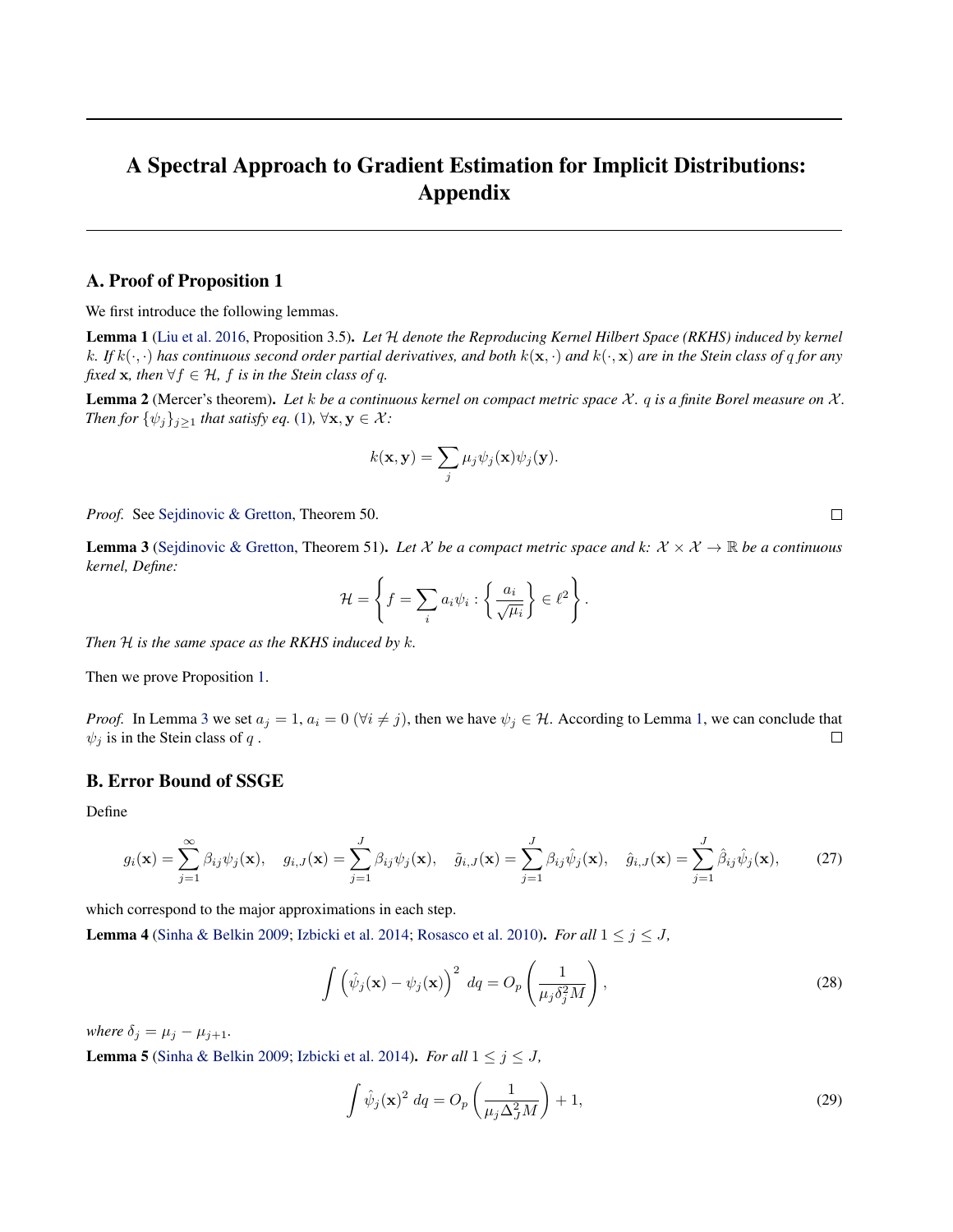<span id="page-1-0"></span>*and for all*  $1 \leq i \leq J, i \neq j$ *,* 

$$
\int \hat{\psi}_i(\mathbf{x}) \hat{\psi}_j(\mathbf{x}) \, dq = O_p\left( \left( \frac{1}{\sqrt{\mu_i}} + \frac{1}{\sqrt{\mu_j}} \right) \frac{1}{\Delta_J \sqrt{M}} \right),\tag{30}
$$

*where*  $\Delta_J = \min_{1 \leq j \leq J} \delta_j$ *.* 

Lemma 6.

$$
\int |\tilde{g}_{i,J}(\mathbf{x}) - g_{i,J}(\mathbf{x})|^2 \, dq = JO_p\left(\frac{C}{\mu_J \Delta_J^2 M}\right). \tag{31}
$$

*Proof.* By Cauchy-Schwartz inequality, Assumption [2](#page--1-0) and Lemma [4:](#page-0-0)

$$
\int |\tilde{g}_{i,J}(\mathbf{x}) - g_{i,J}(\mathbf{x})|^2 \, dq = \int \left| \sum_{j=1}^J \beta_{ij} \left( \psi_j(\mathbf{x}) - \hat{\psi}_j(\mathbf{x}) \right) \right|^2 \, dq
$$
\n
$$
\leq \left( \sum_{j=1}^J \beta_{ij}^2 \right) \left( \sum_{j=1}^J \int \left( \psi_j(\mathbf{x}) - \hat{\psi}_j(\mathbf{x}) \right)^2 \, dq \right)
$$
\n
$$
= J O_p \left( \frac{C}{\mu_J \Delta_J^2 M} \right).
$$

**Lemma 7.** *For all*  $1 \leq j \leq J$ *,* 

$$
\left(\int \left(\nabla_{x_i}\psi_j(\mathbf{x}) - \nabla_{x_i}\hat{\psi}_j(\mathbf{x})\right) \, dq\right)^2 = O_p\left(\frac{C}{\mu_j \delta_j^2 M}\right). \tag{32}
$$

*Proof.* Denote  $\delta(\mathbf{x}) = \psi_j(\mathbf{x}) - \hat{\psi}_j(\mathbf{x})$ . According to Assumption [1,](#page--1-0) it is easy to see that  $\hat{\psi}_j(\mathbf{x})$  satisfies the boundary condition: Z

$$
\int \nabla_{\mathbf{x}}[\hat{\psi}_j(\mathbf{x})q(\mathbf{x})]d\mathbf{x} = \mathbf{0}.
$$
 (33)

And from the proof of Proposition [1,](#page--1-0) we know  $\psi_j(\mathbf{x})$  satisfies the boundary condition. Combining the two, we have:

$$
\int \nabla_{\mathbf{x}}[\delta(\mathbf{x})q(\mathbf{x})] d\mathbf{x} = \mathbf{0}.
$$
 (34)

By eq. (34), Lemma [4](#page-0-0) and Assumption [2,](#page--1-0) we have

$$
\left(\int \nabla_{x_i} \delta(\mathbf{x}) dq\right)^2 = \left(\int \nabla_{x_i} [\delta(\mathbf{x}) q(\mathbf{x})] - \delta(\mathbf{x}) \nabla_{x_i} q(\mathbf{x}) d\mathbf{x}\right)^2
$$

$$
= \left(\int \delta(\mathbf{x}) \nabla_{x_i} \log q(\mathbf{x}) dq\right)^2
$$

$$
\leq \left(\int \delta(\mathbf{x})^2 dq\right) \left(\int g_i(\mathbf{x})^2 dq\right)
$$

$$
= O_p\left(\frac{C}{\mu_j \delta_j^2 M}\right).
$$
(35)

 $\Box$ 

 $\Box$ 

$$
(\beta_{ij} - \hat{\beta}_{ij})^2 = O_p\left(\frac{1}{M}\right) + O_p\left(\frac{C}{\mu_j \delta_j^2 M}\right).
$$
\n(36)

**Lemma 8.** *For all*  $1 \leq j \leq J$ *,*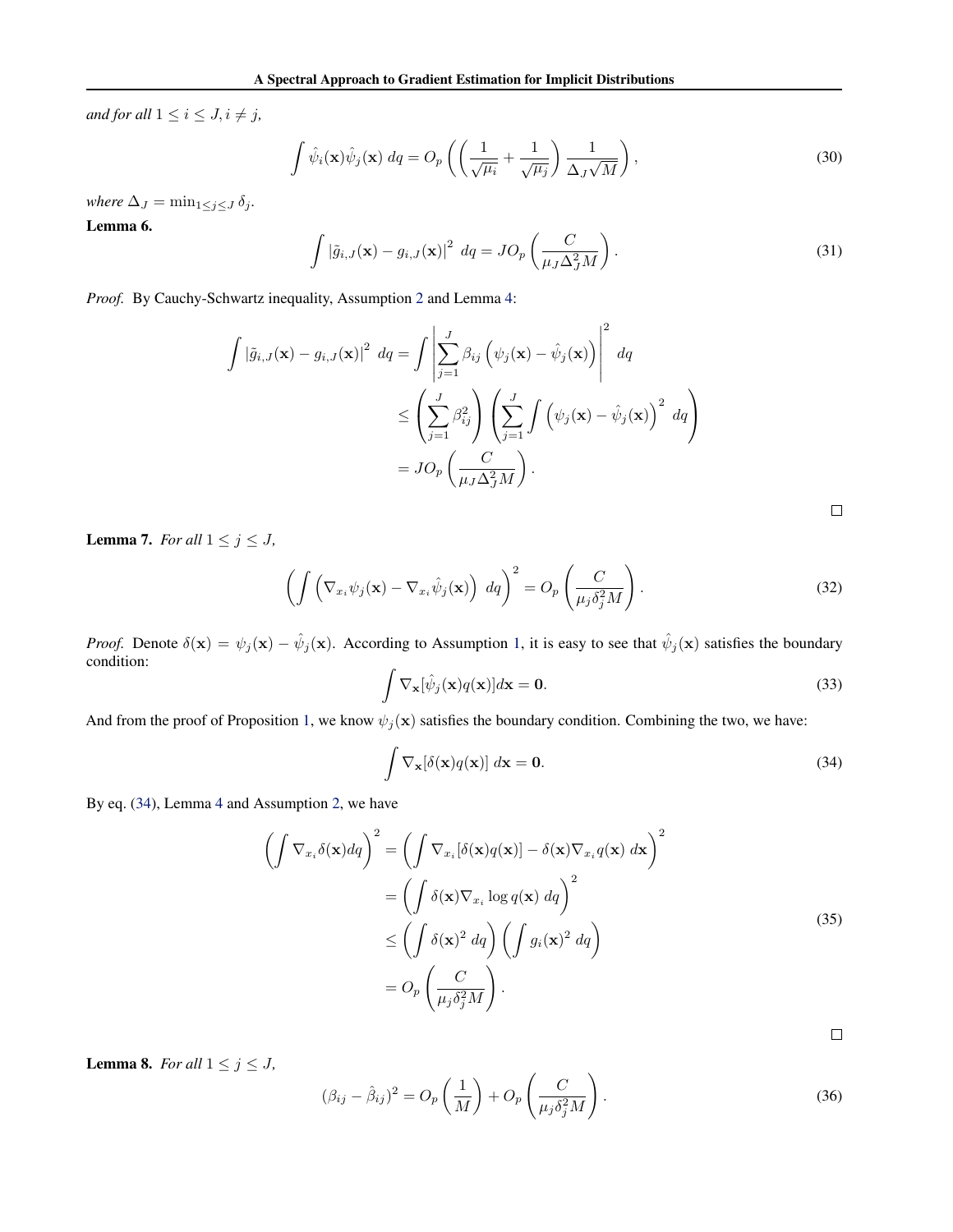<span id="page-2-0"></span>*Proof.*

$$
\frac{1}{2}(\beta_{ij} - \hat{\beta}_{ij})^2 \leq \left(\beta_{ij} - \frac{1}{M} \sum_{m=1}^M \nabla_{x_i} \psi_j(\mathbf{x}^m)\right)^2 + \left(\frac{1}{M} \sum_{m=1}^M \left(\nabla_{x_i} \psi_j(\mathbf{x}^m) - \nabla_{x_i} \hat{\psi}_j(\mathbf{x}^m)\right)\right)^2
$$
\n
$$
\leq O_p\left(\frac{1}{M}\right) + 2\left[\frac{1}{M} \sum_{m=1}^M \left(\nabla_{x_i} \psi_j(\mathbf{x}^m) - \nabla_{x_i} \hat{\psi}_j(\mathbf{x}^m)\right) - \int \left(\nabla_{x_i} \psi_j(\mathbf{x}) - \nabla_{x_i} \hat{\psi}_j(\mathbf{x})\right) dq\right]^2
$$
\n
$$
+ 2\left[\int \left(\nabla_{x_i} \psi_j(\mathbf{x}) - \nabla_{x_i} \hat{\psi}_j(\mathbf{x})\right) dq\right]^2
$$
\n
$$
= O_p\left(\frac{1}{M}\right) + 2O_p\left(\frac{1}{M}\right) + 2\left(\int \left(\nabla_{x_i} \psi_j(\mathbf{x}) - \nabla_{x_i} \hat{\psi}_j(\mathbf{x})\right) dq\right)^2.
$$
\n(37)

Therefore, by Lemma [7](#page-1-0) we have

$$
(\beta_{ij} - \hat{\beta}_{ij})^2 = O_p\left(\frac{1}{M}\right) + O_p\left(\frac{C}{\mu_j \delta_j^2 M}\right).
$$
\n(38)

 $\Box$ 

Lemma 9.

$$
\int |\tilde{g}_{i,J}(\mathbf{x}) - \hat{g}_{i,J}(\mathbf{x})|^2 dq = J^2 \left( O_p\left(\frac{1}{M}\right) + O_p\left(\frac{C}{\mu_j \Delta_j^2 M}\right) \right)
$$
(39)

*Proof.* By applying Minkowski inequality, Cauchy-Schwartz inequality, Lemma [8](#page-1-0) and Lemma [5,](#page-0-0) we have

$$
\int |\tilde{g}_{i,J}(\mathbf{x}) - \hat{g}_{i,J}(\mathbf{x})|^2 dq = \int \left| \sum_{j=1}^{J} \beta_{ij} \hat{\psi}_j(\mathbf{x}) - \sum_{j=1}^{J} \hat{\beta}_{ij} \hat{\psi}_j(\mathbf{x}) \right|^2 dq = \int \left| \sum_{j=1}^{J} (\beta_{ij} - \hat{\beta}_{ij}) \hat{\psi}_j(\mathbf{x}) \right|^2 dq
$$
  
\n
$$
\leq \left\{ \sum_{j=1}^{J} \left[ \int \left| (\beta_{ij} - \hat{\beta}_{ij}) \hat{\psi}_j(\mathbf{x}) \right|^2 dq \right]^{\frac{1}{2}} \right\}^2 \leq \left\{ \sum_{j=1}^{J} \left[ \int \left| (\beta_{ij} - \hat{\beta}_{ij}) \right|^2 dq \int \hat{\psi}_j^2(\mathbf{x}) dq \right]^{\frac{1}{2}} \right\}^2
$$
  
\n
$$
= \left\{ \sum_{j=1}^{J} \left[ O_p \left( \frac{1}{M} \right) + O_p \left( \frac{C}{\mu_j \delta_j^2 M} \right) \right]^{\frac{1}{2}} \left[ O_p \left( \frac{1}{\mu_j \Delta_j^2 M} \right) + 1 \right]^{\frac{1}{2}} \right\}^2
$$
  
\n
$$
= J^2 \left( O_p \left( \frac{1}{M} \right) + O_p \left( \frac{C}{\mu_J \Delta_j^2 M} \right) \right)
$$

Theorem 3 (Estimation Error).

$$
\int |\hat{g}_{i,J}(\mathbf{x}) - g_{i,J}(\mathbf{x})|^2 \, dq = J^2 \left( O_p \left( \frac{1}{M} \right) + O_p \left( \frac{C}{\mu_J \Delta_J^2 M} \right) \right) + JD_p \left( \frac{C}{\mu_J \Delta_J^2 M} \right) \tag{41}
$$

*Proof.* By lemma [6](#page-1-0) and lemma 9.

$$
\int |\hat{g}_{i,J}(\mathbf{x}) - g_{i,J}(\mathbf{x})|^2 \, dq \le \int |\tilde{g}_{i,J}(\mathbf{x}) - g_{i,J}(\mathbf{x})|^2 \, dq + \int |\tilde{g}_{i,J}(\mathbf{x}) - \hat{g}_{i,J}(\mathbf{x})|^2 \, dq
$$
\n
$$
= J^2 \left( O_p \left( \frac{1}{M} \right) + O_p \left( \frac{C}{\mu_J \Delta_J^2 M} \right) \right) + J O_p \left( \frac{C}{\mu_J \Delta_J^2 M} \right) \tag{42}
$$

 $\Box$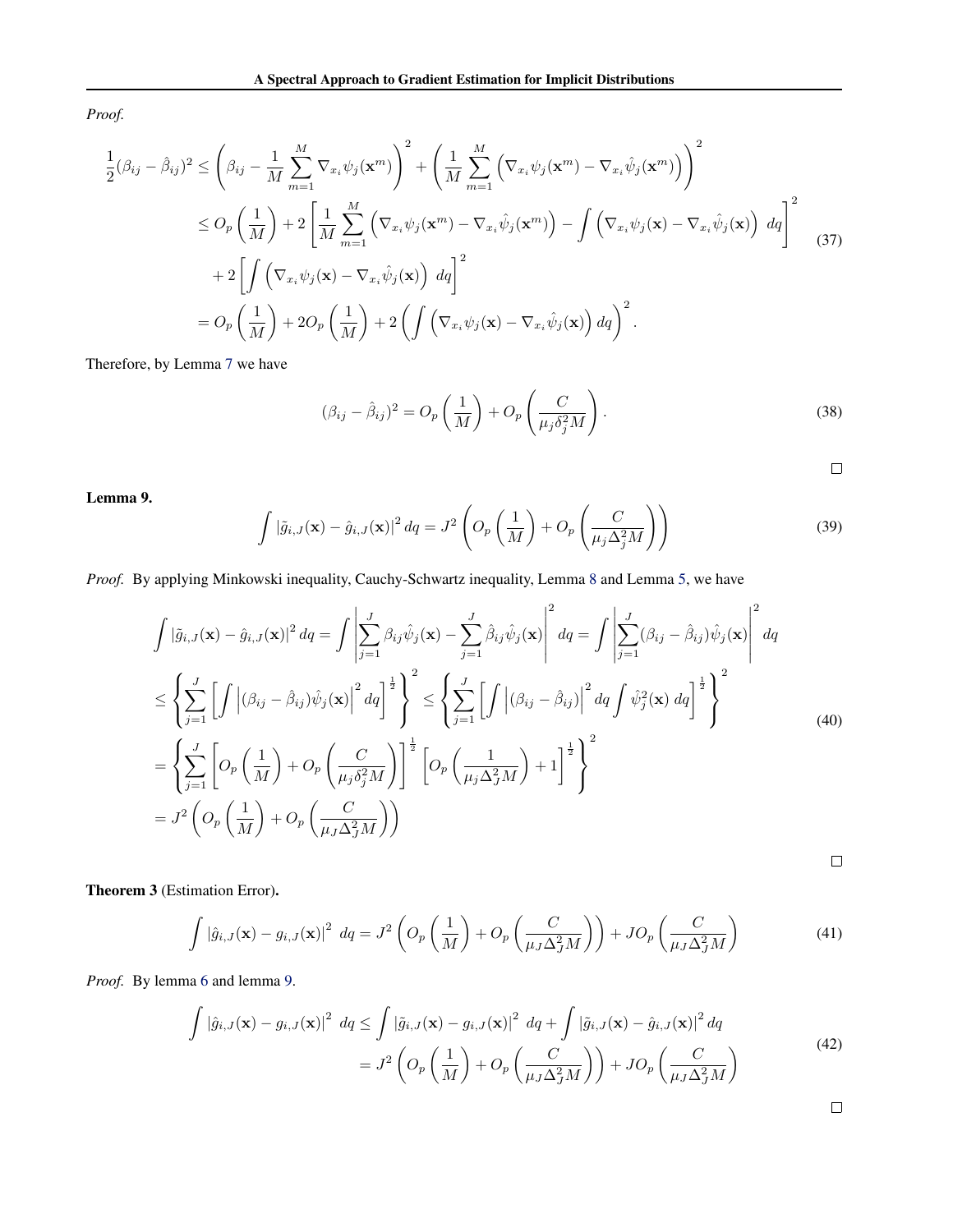Theorem 4 (Approximation Error).

$$
\int |g_{i,J}(\mathbf{x}) - g_i(\mathbf{x})|^2 dq = ||g_i||_{\mathcal{H}}^2 O(\mu_J)
$$
\n(43)

*Proof.*

$$
\int |g_{i,J}(\mathbf{x}) - g_i(\mathbf{x})|^2 \, dq = \sum_{j>J} \beta_{ij}^2 = \sum_{j>J} \frac{\beta_{ij}^2}{\mu_j} \mu_j \le \mu J \sum_{j>J} \frac{\beta_{ij}^2}{\mu_j} = \mu J \|g_i\|_{\mathcal{H}}^2 \tag{44}
$$

 $\Box$ 

Theorem 5 (Error Bound of SSGE).

$$
\int \left(\hat{g}_{i,J}(\mathbf{x}) - g_i(\mathbf{x})\right)^2 \, dq = J^2 \left( O_p\left(\frac{1}{M}\right) + O_p\left(\frac{C}{\mu_J \Delta_J^2 M}\right) \right) + J O_p\left(\frac{C}{\mu_J \Delta_J^2 M}\right) + \|g_i\|_{\mathcal{H}}^2 O(\mu_J). \tag{45}
$$

*Proof.* By theorem [3](#page-2-0) and theorem [4,](#page-2-0) we have

$$
\int \left(\hat{g}_{i,J}(\mathbf{x}) - g_i(\mathbf{x})\right)^2 \, dq \le \int \left|\hat{g}_{i,J}(\mathbf{x}) - g_{i,J}(\mathbf{x})\right|^2 \, dq + \int \left|g_{i,J}(\mathbf{x}) - g_i(\mathbf{x})\right|^2 \, dq
$$
\n
$$
= J^2 \left( O_p\left(\frac{1}{M}\right) + O_p\left(\frac{C}{\mu_J \Delta_J^2 M}\right) \right) + J O_p\left(\frac{C}{\mu_J \Delta_J^2 M}\right) + \|g_i\|_{\mathcal{H}}^2 O(\mu_J) \tag{46}
$$

## C. Derivation of Gradient Estimates for Entropy

First, we decompose the gradients into two terms:

$$
\nabla_{\phi} \mathbb{H}(q) = -\nabla_{\phi} \mathbb{E}_{q_{\phi}} \log q_{\phi}(\mathbf{x}) = -\nabla_{\phi} \mathbb{E}_{q} \log q_{\phi}(\mathbf{x}) - \nabla_{\phi} \mathbb{E}_{q_{\phi}} \log q(\mathbf{x}).
$$

Then it is easy to see that the first term is zero:

$$
\nabla_{\phi} \mathbb{E}_{q} \log q_{\phi}(\mathbf{x}) = \int q(\mathbf{x}) \nabla_{\phi} \log q_{\phi}(\mathbf{x}) d\mathbf{x} = \int \nabla_{\phi} q_{\phi}(\mathbf{x}) d\mathbf{x} = \nabla_{\phi} \int q_{\phi}(\mathbf{x}) d\mathbf{x} = 0.
$$

So we have

$$
\nabla_{\phi} \mathbb{H}(q) = -\nabla_{\phi} \mathbb{E}_{q_{\phi}} \log q(\mathbf{x}). \tag{47}
$$

A low-variance Monte-Carlo estimate of eq. (47) can be obtained when  $q(x)$  is continuous and reparameterizable [\(Kingma](#page--1-0) [& Welling,](#page--1-0) [2013\)](#page--1-0). For example, if there exists a random variable  $\epsilon \sim \mathcal{N}(0, I)$ , so that  $x = f(\epsilon; \phi)$  follows the same distribution as  $q(\mathbf{x})$ , we have

$$
\nabla_{\phi} \mathbb{H}(q) = -\nabla_{\phi} \mathbb{E}_{\epsilon \sim \mathcal{N}(\mathbf{0}, \mathbf{I})} \log q(f(\epsilon; \phi))
$$
  
= 
$$
- \mathbb{E}_{\epsilon \sim \mathcal{N}(\mathbf{0}, \mathbf{I})} \nabla_{\phi} \log q(f(\epsilon; \phi))
$$
  
= 
$$
- \mathbb{E}_{\epsilon \sim \mathcal{N}(\mathbf{0}, \mathbf{I})} \nabla_{\mathbf{x}} \log q(f(\epsilon; \phi)) \nabla_{\phi} f(\epsilon; \phi),
$$

where the intractable term  $\nabla_{\mathbf{x}} \log q(f(\epsilon; \phi))$  can be easily estimated by SSGE.

#### D. MNIST Results

We did an MNIST experiment on a VAE with an 8-dim latent space. In Figures [5a](#page-4-0) to [5c](#page-4-0) we plot random generations by a plain VAE, an Implicit VAE with the entropy term removed, and an Implicit VAE trained by SSGE, all with the same decoder structures. In Figure [5d](#page-4-0) we show the log likelihoods of the trained models (VAE and the Implicit VAE with SSGE) on 2048 test images using Annealed Importance Sampling (AIS). The results are averaged over 10 runs. For reference, we also include the results of 8-dim VAEs from the AVB paper [\(Mescheder et al.,](#page--1-0) [2017\)](#page--1-0). Though their decoder structure is not the same as ours (the structure is even not the same for their three models), we can see our method is slightly better than plain VAE without other tricks, while AVB has to rely on Adaptive Contrast (AC) and different decoder structures.